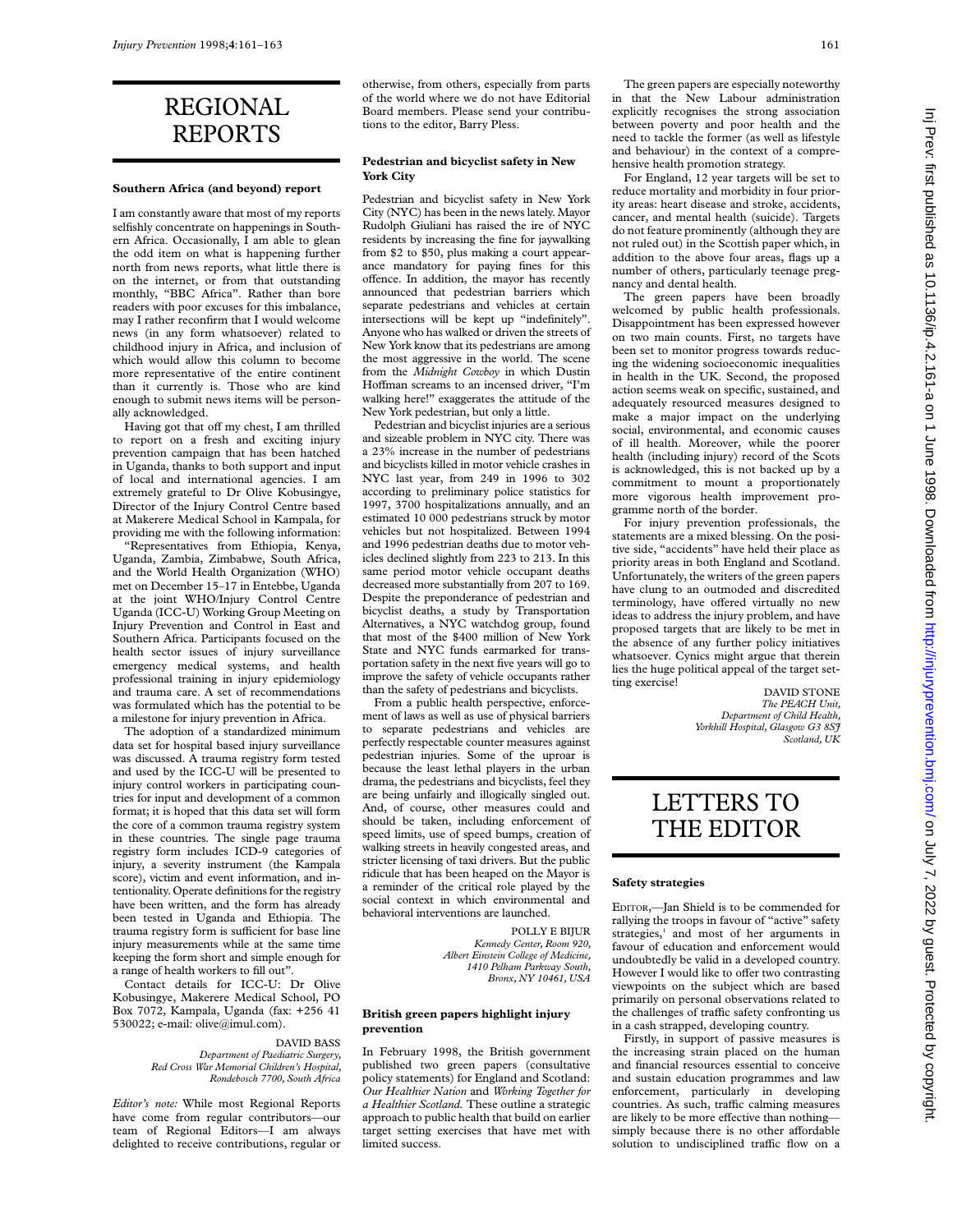particular thoroughfare. Twelve months ago, the community in which which I live opted for a system of restricted entry through the suburb to reduce to number of "rat runners" speeding along a particular route during the early morning. At the time the system was put in place, law enforcement of the system was sufficiently regular to be taken for granted, and to ensure an  $86\%$  reduction in traffic flow. Then, three months ago, the traffic department underwent severe rationalisation, and overtime for all officers was abolished. Now there is no enforcement of the restricted entry system and the "rat runners" are back in force. In retrospect, a passive measure such as closure of the main access road would obviously have been the better choice. In South Africa, where formal education is limping along on a shoestring budget, and law enforcement (for a multitude of reasons) is virtually non-existent in some areas, the option of passive safety measures must be placed high on any agenda—certainly where traffic safety is concerned.

Against what I have argued above is a word of caution. Just as active measures may fail, so may the too hasty adoption and construction of a passive device which is inappropriate for the identified purpose. Possibly because environmental modification may be the quickest and cheapest solution to an injury hazard—a form of instant gratification—the device too hastily chosen may fail dismally to counter that hazard simply because of a lack of adequate research into the hazard itself, or failure to consult expert opinion before firing up the cement mixer. Again, in South Africa, I notice a growing trend for traffic calming measures to be demanded by community groups, often in response to a spate of casualties in a residential area, or because a particular intersection has been identified as a "black spot". Lay people may go one step further and put pressure on a municipality to construct a specific kind of device, speed humps being particularly popular, although by no means a panacea where the hazard may be compounded by a complexity of factors of which vehicle speed is only one. Also, piecemeal engineering may simply divert a hazard elsewhere so that it becomes the problem of a neighbouring suburb instead.

The most effective passive strategies may simply require forward planning rather than hoping vainly that a "finger in the dyke" approach will plug the gaps later on. Resorting to an ad hoc solution reflects that town planners eschewed safety considerations from the outset and the attitude that condones such blinkered thinking must be discouraged.

There is currently a backlog of over two million subsidised houses in South Africa. These can be constructed either according to an inexpensive generic plan which creates lots of accommodation, and many attendant hazards, or by careful planning that can ensure that safety features are built into the scheme as a whole, for example sufficient recreational space and play areas, shorter streets, restricted access for through traffic, etc. In that effective, enduring passive safety measures do indeed require foresight, research, and careful consideration, these should not be either resorted to, or denigrated as a "cop out", or even worse, as a quick fix.

#### DAVID BASS

*Department of Paediatric Surgery, Red Cross War Memorial Children's Hospital, Rondebosch 7700, South Africa (e-mail: DAVEB@redxch.wcape.gov.za)*

1. Shield J. Have we become so accustomed to being passive that we've forgotten how to be active? *Inj Prev* 1997;**3**:243–4.

## **Challenge of drowning prevention in low and middle income countries**

EDITOR,—We read the editorial on "The challenge of drowning prevention" with great interest.<sup>1</sup> There is no doubt that drowning is a major but under recognised cause of premature loss of life and disability. This has been borne out by the Global Burden of Disease Study which highlights the scale of the problem, by region and by age and sex characteristics.2 It is worth examining their findings further.

At a worldwide level, Murray and Lopez estimated that drowning was responsible for about half a million deaths in 1990 and ranked 20th as a leading single cause of mortality, after road traffic accidents (9th), self inflicted injuries (12th), and violence (17th) as the other injury related causes.<sup>3</sup> Mortality rates from drowning were highest for children under 5 in China, followed by countries belonging to the "other Asia and islands" region, and sub-Saharan Africa, with the lowest rates in the "established market economies" (EME).\* In this age group, the mortality rate ratio between China and the EME was 13:1 in boys and 22:1 in girls.

The large degree of variation between the different regions in the study must belie an even greater variation, both between and within countries, given the different geography and populations. There is great diversity in the circumstances in which drowning occurs in these different areas. Whereas swimming pools, sailing, and water sports may be priority areas in the EME, in low income countries attention must need to be paid to drowning in streams, wells, dams, cisterns, and while fishing.1 4 Clearly there are a huge range of different environmental and behavioural circumstances. The obvious intervention to keep the child who cannot swim away from water must have a different interpretation in the different regions. Although swimming pools could be fenced in EME countries, the fencing of waterways would be impractical in countries where this runs into thousands of kilometres. This is not to say that there are no common approaches. As the editorial rightly points out, education about the risks, closer supervision, and training in resuscitation are important first steps which could be applied globally. Researchers also need to study the circumstances under which drowning occurs and the first aid and health care response, within countries and cross nationally. Data on good practice need to be collated so that appropriate interventions which are transferable to other low and middle income countries can be easily identified. Whatever the intervention there is an urgent need to get drowning higher on the agenda for policy makers and researchers.

\*The Global Burden of Disease Study used the eight global regions identified by the World Bank for the World Development Report 1993 with similar levels of socioeconomic development, epidemiological homogeneity, and geographical contiguity: the EME, former socialist economies of Europe, India, China, other Asia and islands, sub-Saharan Africa, Latin America and the Caribbean, and the Middle East crescent (which includes North Africa, the Middle East, Pakistan, and the Central Asian republics of the former Soviet Union).

DINESH SETHI ANTHONY ZWI *Health Policy Unit, London School of Hygiene and Tropical Medicine, Keppel Street, London WC1E 7HT, UK*

- 1 Pless IB. The challenge of drowning prevention [Editorial]. *Inj Prev* 1997;**3**:237–9.
- 2 Murray CJL, Lopez AD. *Global health statistics: a compendium of incidence, prevalence, and mortality estimates for over 200 conditions*. Volume II. Cambridge: Harvard University Press, 1996.
- 3 Murray CJL, Lopez AD. Mortality by cause for the eight regions of the world: Global Burden of Disease Study. *Lancet* 1997;**349**:1269–76.
- 4 Celis A. Home drowning among preschool age Mexican children. *Inj Prev* 1997;**3**:252–6.

#### **Injuries in less industrialised countries**

EDITOR,—I read with interest the report by Mohan published in December.<sup>1</sup> I agree that "Priorities for injury control have to be based on intelligent assessments of official statistics...". This is what prompted me to call attention to the improper use of the word "rate" as presented in the second paragraph, where the author writes "....the rate in India (8.6) is...." in reference to table 1 "Distribution of deaths as a percentage of regional total".

Rates and proportions (expressed as percentages) are different. A rate is the ratio of two different quantities (generally symbolised by the equation a/b) while a proportion is the result of dividing two quantities where the numerator forms part of the denominator (symbolised by the equation  $a/(a + b)$ ). A proportion multiplied by 100 is a percentage.

Rates and proportions are not synonyms. It seems the author meant to say "percentage" and not "rate". This mistake could confuse those beginning in the field of epidemiology, prompting them to think that "percentage" and "rate" are synonymous: they are not.

> ALFREDO CELIS *Public Health Department, CUCS, University of Guadalajara, Sierra Mojada #950, Colonia Independencia, Centro Midico, 44242, Guadalajara, Jalisco, Mexico*

1 Mohan D. Injuries in less industrialised countries: what do we know? *Inj Prev* 1997;**3**:241–2.

# BOOK REVIEW

**Target Risk: Dealing with the Danger of Death, Disease and Damage in Everyday Decisions.** By Gerald J S Wilde. (Pp 234.) Toronto: PDE Publications, 1994. ISBN 0-9699-12404.

In *Target Risk*, Professor Gerald Wilde of Queen's University in Ontario, Canada assembles an impressive body of theory and evidence to support a provocative conclusion: the only effective strategy for achieving substantial and durable reductions in the rate of injury in a population is to increase people's desire to be safe and healthy. Traditional measures of injury prevention engineering, education, and enforcement are doomed to failure because they do not alter the "target levels of risk" that govern risk taking behaviors. The process of "risk homeostasis" will ultimately undermine all nonmotivational countermeasures, since people will alter behaviors to achieve an equilibrium between the overall amount of risk they perceive and their overall desired level of risk. The key to success, Wilde argues, is "expectationism": promoting people's interest in their future wellbeing in order to motivate adoption of smaller risk targets.